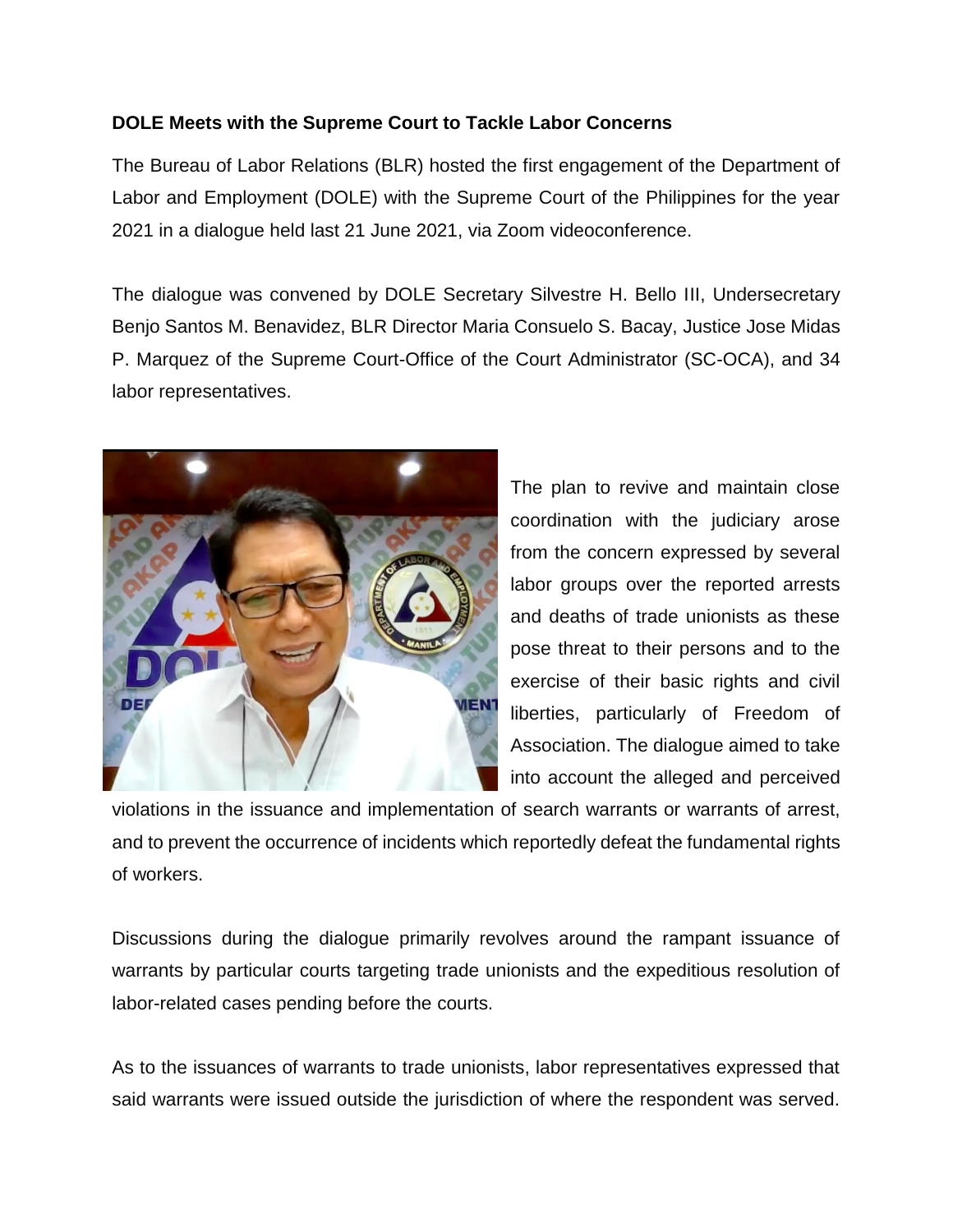Atty. Sonny Matula, Chairperson of the NAGKAISA! Labor Coalition, requested for the Supreme Court to review its policy that allows judges to issue warrants outside of their jurisdiction. Labor representatives recommended, for incorporation in the policy review, that prior to the issuance of a warrant, a clearance from the DOLE be secured first as specified in a previous Circular from the Department of Justice (DOJ).

Court Administrator Justice Marquez said, in response to the issuance of warrants, that when State agents apply for a search warrant, the general rule is that such warrants are applied for in the court having jurisdiction over the place sought to be searched. As exceptions to such rule  $-$  (1) executive judges in Quezon City and Manila may issue search



warrants enforceable nationwide, or (2) when for compelling reasons, any judge within the region can issue a search warrant enforceable within such region.

According to Justice Marquez, the Rules on Criminal Procedure is currently on review. Said review began before the retirement of former Chief Justice Peralta, and at present, Chief Justice Alexander G. Gesmundo has already called for the concerned committee to convene once again for the review.

Several labor-related cases were raised and discussed by the labor representatives as they have been pending before the Supreme Court for 5-8 years. In response, Justice Marquez committed that the Supreme Court will check on the cases submitted by the labor sector, through DOLE.